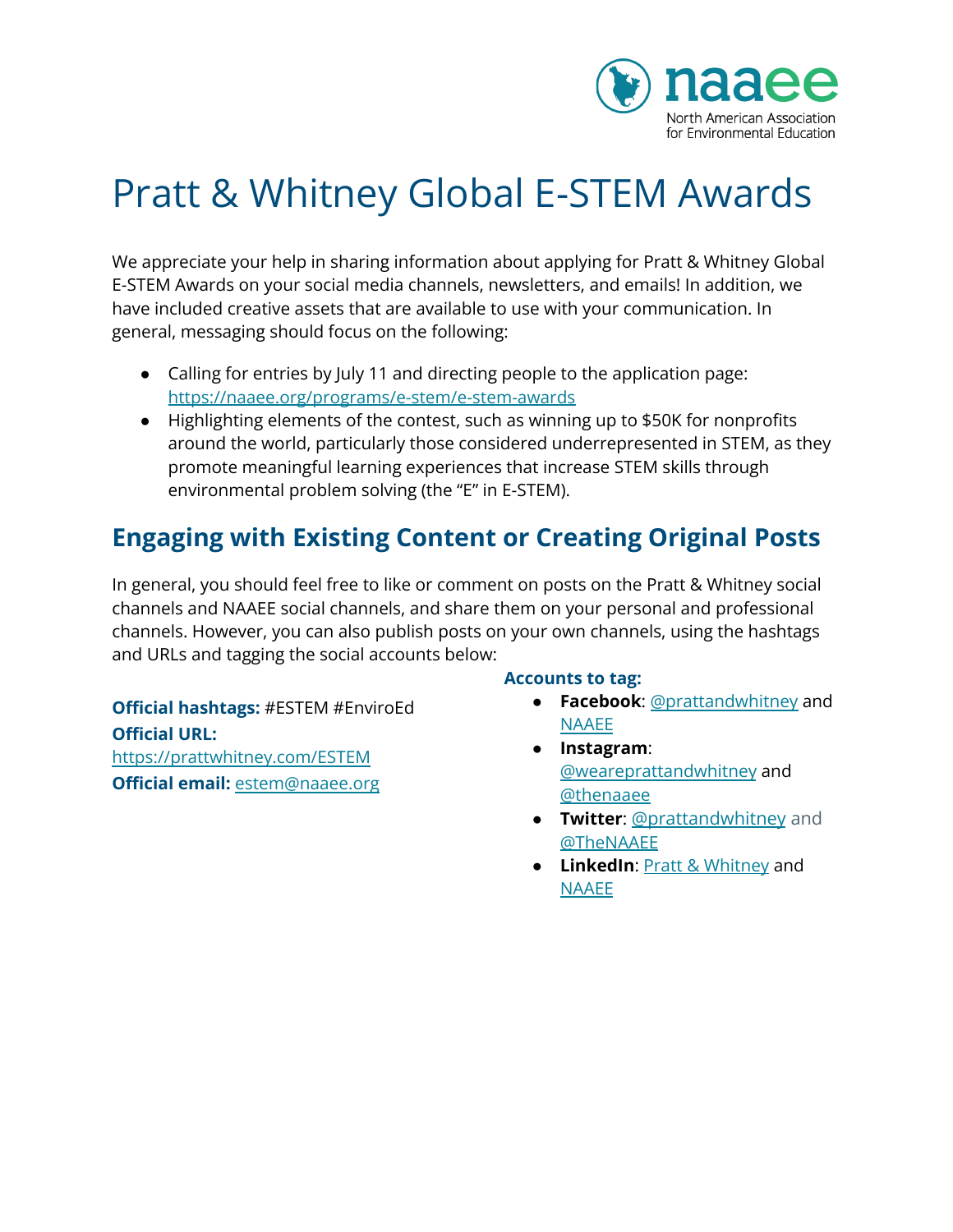

## Creative Assets

You are welcome to use any of the assets included in this folder link below. Please do not alter them in any way. If you have any questions, please email [carrie@naaee.org.](mailto:carrie@naaee.org)

#### [Google](https://drive.google.com/drive/folders/1YT2lbNplvczBpJan0wfhYkhSnLXT61Y7) Folder

# Sample Social Media Posts

The below sample social media posts are examples.

#### Twitter:

- Does your nonprofit contribute to environmental solutions by empowering students 11–18 with STEM? The @prattandwhitney E-STEM Awards, with @TheNAAEE, recognize established programs and new initiative proposals with awards up to \$50,000 USD. #ESTEM <https://prattwhitney.com/ESTEM>
- The  $@prattandwhitney$  Awards, in collaboration with  $@TheNAAEE$ , is a global program that awards nonprofits engaged in E-STEM education with up to \$50k in funding. Applications are open from May–July 2022. Learn more: <https://prattwhitney.com/ESTEM> #ESTEM #EnviroEd

## Facebook and LinkedIn:

- Does your nonprofit contribute to environmental solutions by empowering students 11–18 with E-STEM? You may be eligible for the @PrattandWhitney Global E-STEM Awards which, in collaboration with the @North American Association for Environmental Education (NAAEE), will recognize established programs and proposals for new initiatives through awards up to \$50,000 USD. Learn more. <https://prattwhitney.com/ESTEM> #ESTEM #EnviroEd
- The @PrattandWhitney Global E-STEM Awards seek to recognize nonprofits engaged in E-STEM education with up to \$50k in funding. Interested but unsure how to begin? Attend the live webinar hosted by @North American Association for Environmental Education (NAAEE) on June 8 to ask questions and get inspiration for your application. Learn more about the awards and register to attend <https://prattwhitney.com/ESTEM> #ESTEM #EnviroEd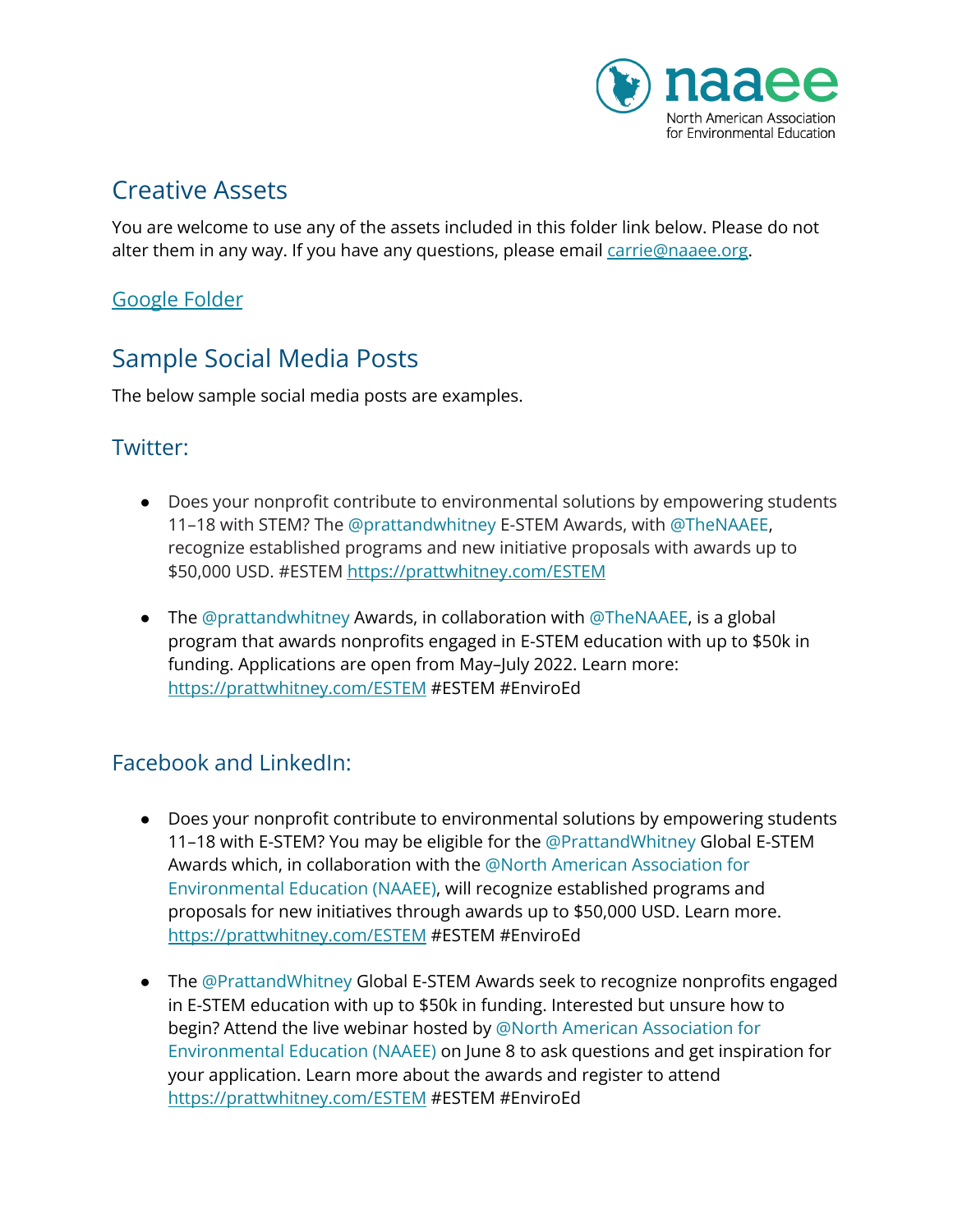

#### Instagram:

*Note: We recommend including* <http://prattwhitney.com/ESTEM> *in your bio on your Instagram profile so that you can direct your followers there to easily click through to the application site.*

- Does your nonprofit contribute to environmental solutions by empowering students ages 11–18 with E-STEM? You may be eligible for the @weareprattandwhitney Global E-STEM Awards which, in collaboration with the @thenaaee, will recognize established programs and proposals for new initiatives through awards up to \$50,000 USD. Apply by July 11 at <https://prattwhitney.com/ESTEM>. (or) Learn more and enter at the link in my bio! #ESTEM #EnviroEd
- The @weareprattandwhitney E-STEM Awards seek to recognize nonprofits engaged in E-STEM education with up to \$50k in funding. Interested but unsure how to begin? Attend the live webinar hosted by @thenaaee on June 8 to ask questions and get inspiration for your application. Learn more about the awards and register to attend in the link <https://prattwhitney.com/ESTEM> #ESTEM #EnviroEd

# Sample Newsletter/Email Messaging

*We encourage you to share the Pratt & Whitney Global E-STEM Awards opportunity with your nonprofit counterparts in your newsletter or email. Below you'll find communication that you can use for these purposes. Please use the creative assets in the Google folder, linked above, to complement your messaging.*

## Newsletter Blurb

The North American Association for Environmental Education (NAAEE) has joined Pratt & Whitney in its quest to inspire the next generation of E-STEM innovators around the world. Through the Pratt & Whitney Global E-STEM Awards, they seek to recognize nonprofits around the world that are building skills and capacity for students ages 11–18 to use science, technology, engineering, and mathematics to address environmental challenges. Applications are open now through July 11, 2022. Learn more: <http://prattwhitney.com/ESTEM>